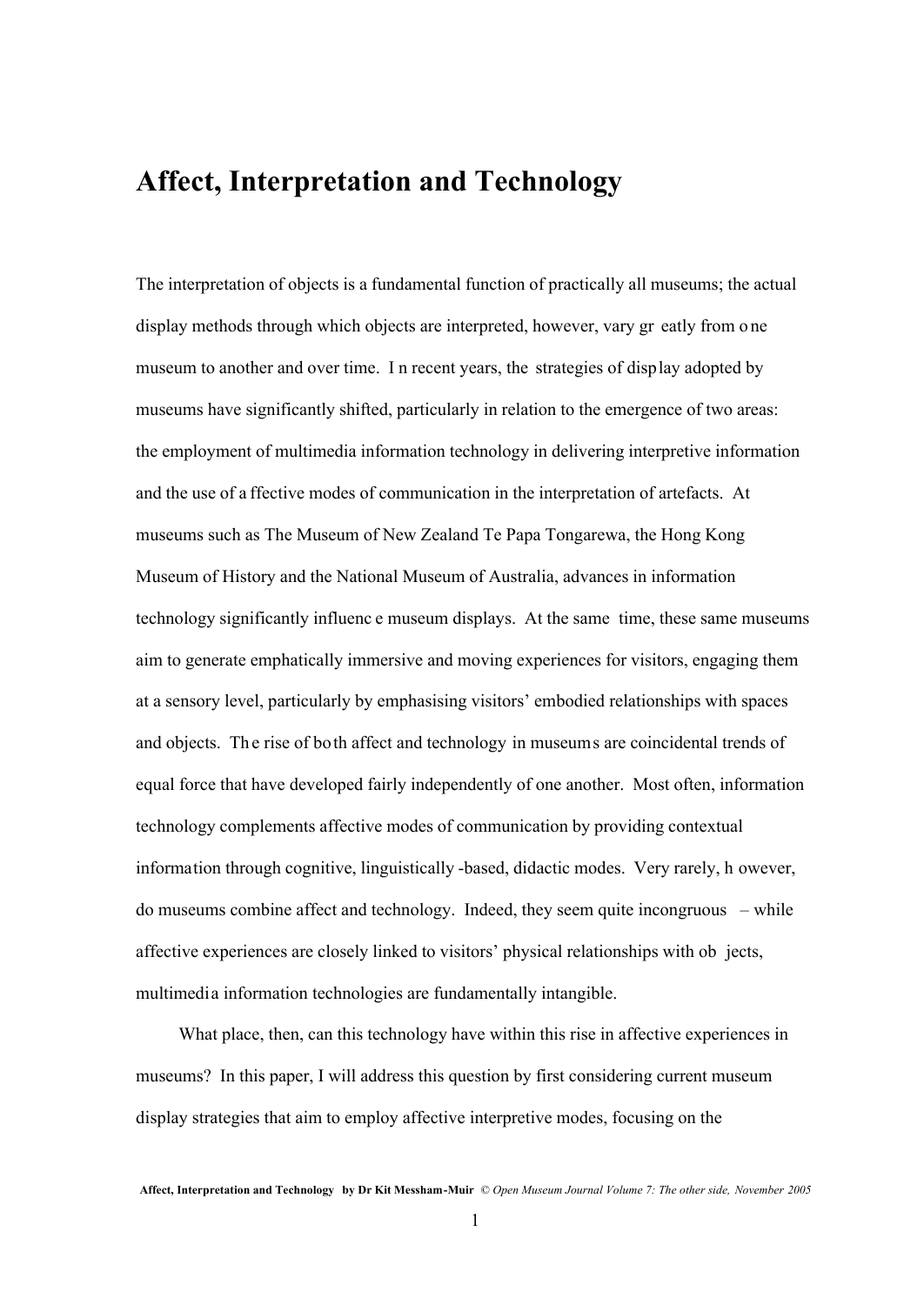importance of the physicality of space and the materiality of artefacts. Indeed, the emergence of this mode is seen in con text of the broader general trend towards 'experien tial' display practices within museums in general. In the latter part of the paper, I consider this trend in relation to the rise of multimedia technologies in museum displays.

Since the emergence of the New Museology in the 1980s, it is an axiom of mu seum interpretation that an artefact's meaning and significance is contingent upon its social contexts. Theorists like Susan M. Pearce, for example, significantly influenced the way in which museum theorists and p rofessionals understood the interpretation of artefacts. It was, however, a very particular approach to interpreting objects. Pearce extrapolated the analytical frameworks of Saussurean structural linguistics and applied them to the 'reading' of objects. So, similar to semiotic analyses of word s, Pearce's object analyses attempt to retrace the momentary mental process of signification. The object, as the *material* manifestation of social systems, becomes the *parole* and its meanings are decoded in relation to its social and historical contexts, t he *langue* (Pearce 1992: 24 -30). Objects are thus seen as forms of text, to be interpreted through a lin guistic unpacking of their meaning. It is an interesting adaptation of the approach of structural linguistics, and Pearce certainly makes effective use of it; she uses this method throughout her own work and it strongly underpins her own proposed methodological model of artefact study (Pearce 1994: 125 -32). Her adaptation of the semiotic approach, however, is very much 'of its time', as part of a wave that swept across a range of cultural theory disciplines in the 1980s. Consequently, Pearce's structural linguistic approach to interpretation gives primacy to the linguistic (written and speakable) elements of the artefact (Pearce 1992: 7 -14), but largely ignores the significant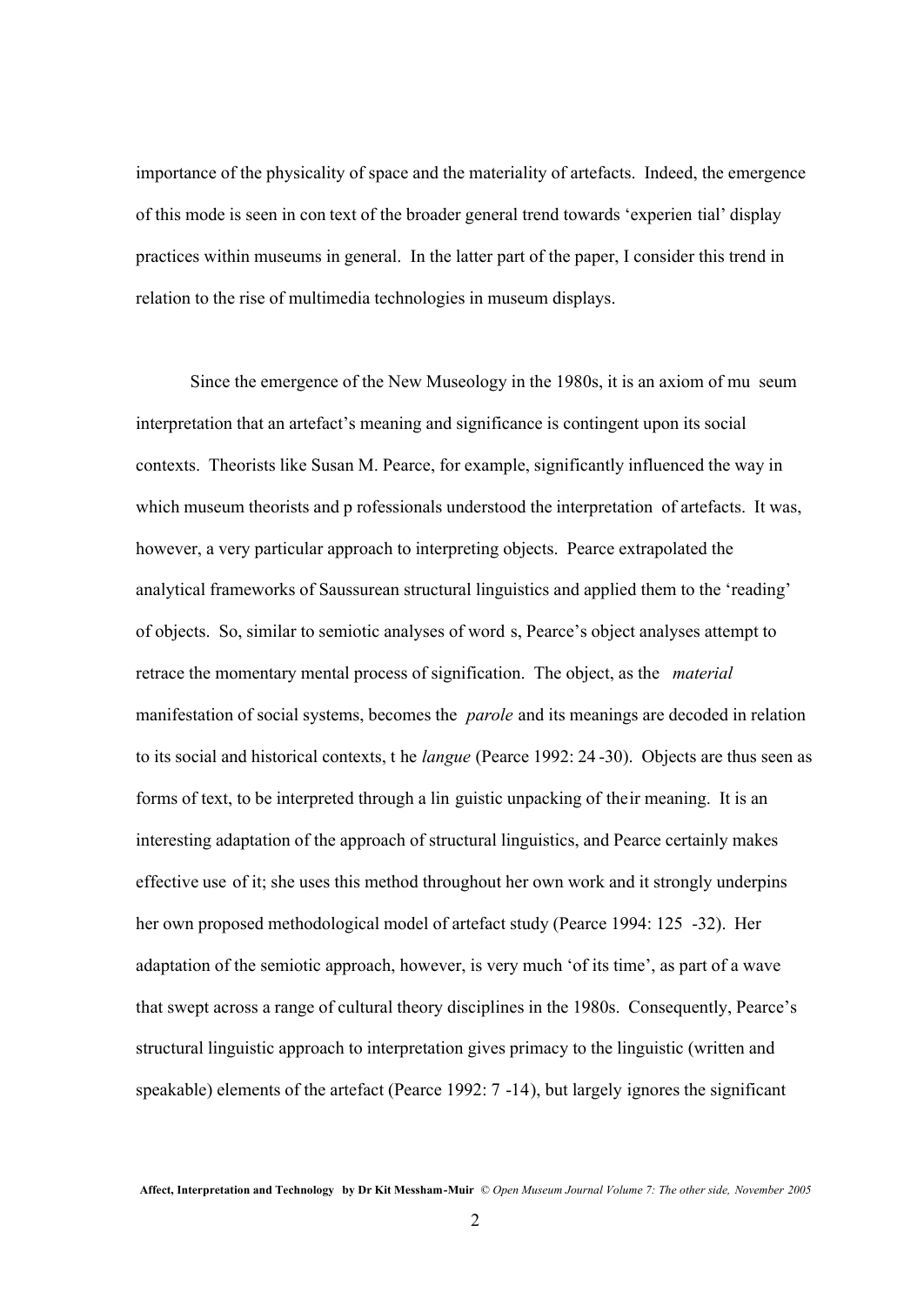non-linguistic affective dimensions of objects. In recent years, the Pearce approach is proving to be limited because it ignores the meaningfulness of our physical phenomenal engagements with objects, which goes beyond the straigh tforward symbolic. As Eilean Hooper-Greenhill notes recently, while social contexts are vital to interpreting material culture, the importance of our experience of the object should not be ignored:

The exchange between object and viewer is more than a co gnitive one. The encounter between an active agent and an object has two sides to it: the interpretive framework brought to bear by the individual subject, which is both personal and social, and the physical character of the artefact. (Hooper -Greenhill 2000: 112)

Whereas the semiotic approach allowed for a cool -headed unpacking of meaning, it ignored the messy but vital significance of the highly -subjective aspects of our physical encounters with objects – the role of our senses, memory and emotions.

When we experience objects, we do more than simply *read* them. We engage them within a spatial relationship with our body. As Hooper -Greenhill says, "the material properties and the physical presence of the artefact de mand embodied responses, which may be intuitive and immediate… the initial reaction to an object may be at a tacit and sensory rather than an articulated verbal level." (Hooper -Greenhill 2000: 112) Jill Bennett, an art theorist, describes these kinds of encounters as being, "in a very palpab le sense, 'felt' rather than merely observed." (Bennett 1997: 131) It is a kind of "'language of the bod  $y'$  — an untranslatable idiolect" (Bennett 1997: 132). It is a 'language of the body' in the sense that our embodied engagements with objects are richl y meaningful.

**Affect, Interpretation and Technology by Dr Kit Messham-Muir** © *Open Museum Journal Volume 7: The other side, November 2005*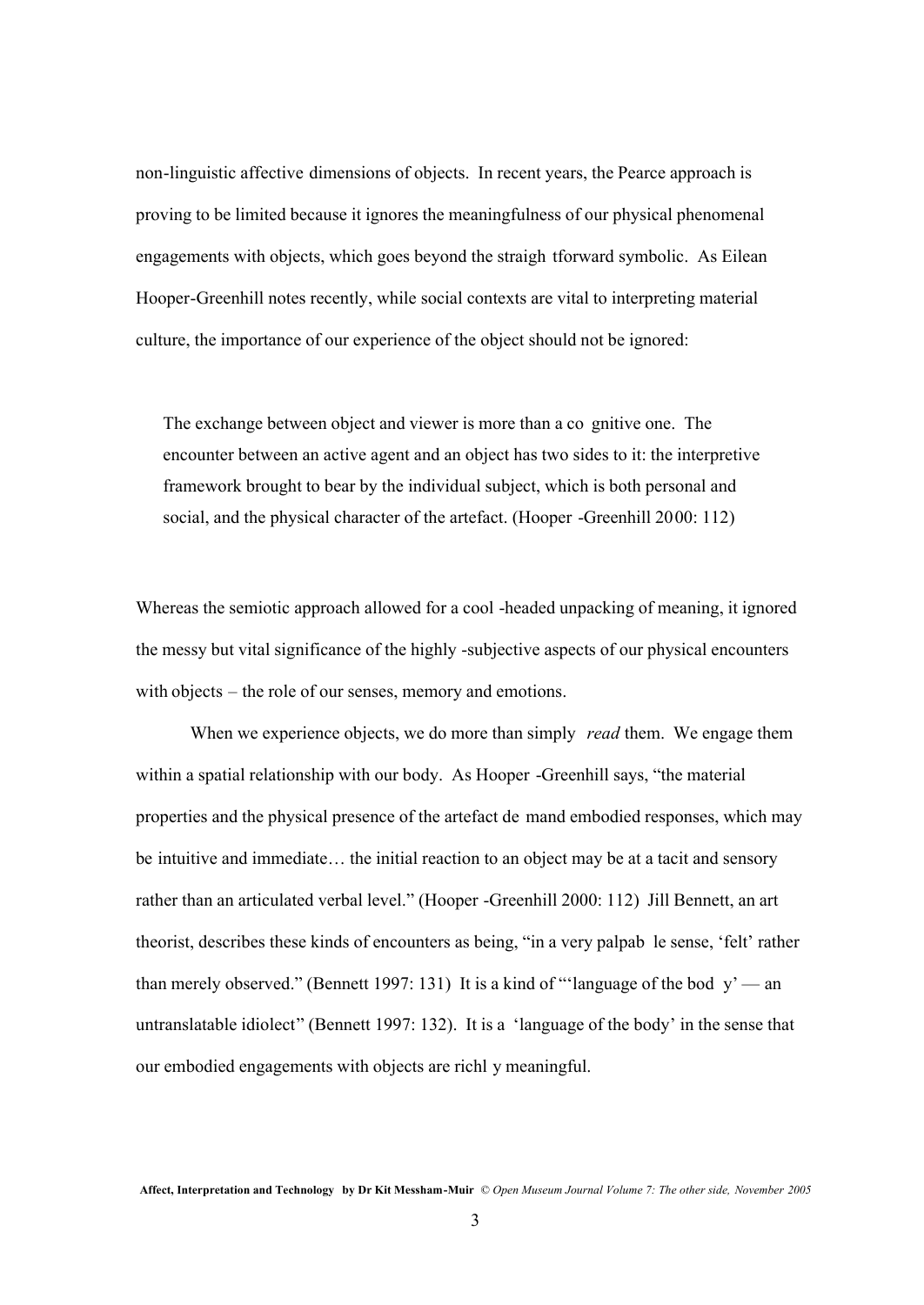*The Hong Kong Story* , the centrepiece permanent exhibition at the Hong Kong Museum of History, provides a clear example of how this affective 'language of the body' performs an interpretive function in museums. The exhibition was opened in 2 001 and traces Hong Kong's history from prehistoric times to the Handover of the former British co lony back to Chinese sovereignty in 1997. Part of the exhibition re -creates the e xperience of walking down a Hong Kon g street in the early twentieth century, during the British period. Within the indoor space of the Museum, a row of shops is portrayed in l ife-sized detail. Visitors wander by a representation of the waterfront of Victoria Harbour and up into the 'city', past Chinese food stores, tea shops and medicine shops. They can walk into shops, throughout buildings and climb aboard a tram. The exhibition goes far beyond a simple dioramic display. Rather, it attempts to interpret the past through authentic material culture that is presented within spac es that are occupiable and seemingly liveable.

Importantly, this kind of display strategy potentially opens visitors to a kind of subjective empathic identificati on. What do I mean by this fairly complex phrase? I will illustrate with an example of a pawn shop, included in *The Hong Kong Story's* street. As visitors enter the pawn shop, they are met by a sparse interior with only a very high service counter facing them. The counter stands at about six -foot-high and can barely be reached by an adult. At first, visitors might well be puzzled at the sight of this absurdly oversized counter. What confounds visitors at an in tellectual level, however, suddenly becomes clear when they engage *physically* with the counter. Standing in front of the counter and reaching up to its top, it becomes evident that its height is a strategy for 'saving face': from the proprietor's point-of-view behind the counter, only the top of the client's head can be seen,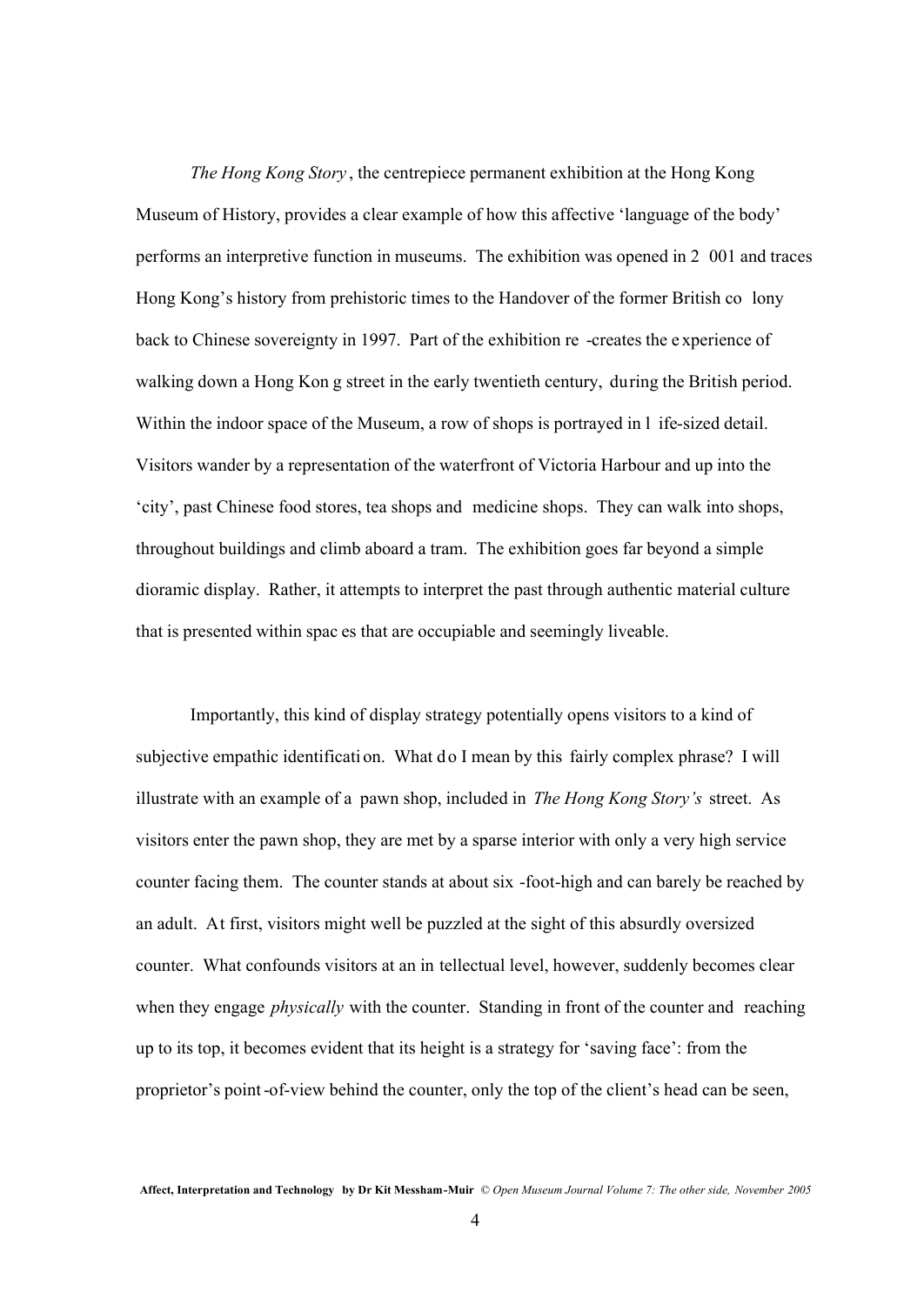guaranteeing the client's anonymity. This experience grants us an understanding of the counter that goes beyond any intellectual engagement: our understanding is *perceived* more than it is *conceived*; it is *felt* more than *comprehended*. Furthermore, and importantly, through the affective encounter with this object an d its space, we are able to identify empathically with those who once felt the humiliation of standing in front o f similar counters. Likewise, at the United States Holocaust Memorial Museum in Washington DC, affective display strategies are employed with great affective potency. Visitors experience the inside of a Polish cattle c ar that was used to transport prisoners to their deaths and walk beneath a cast copy of the infamous 'ARBEIT MACHT FREI' sign from the entrance to Auschwitz. The Museum places vi sitors in physical relationships with these objects that echo those of Holocaust victims. Visitors learn about the Holocaust at intellectual and cognitive levels, within historical narrati ves of dates, places, people and events. But these objects and spa ces create immersive experiences that operate at an extra -cognitive and extra linguistic level.

As an interpretive strategy, this 'affective mode of apprehension', as Julies Prown terms it, (1980: 208) can be profoundly meaningful and emotionally powerf ul. During a recent visit to the Imperial War Museum's Holocaust Exhibition in London, I encountered a pile of shoes, which were confiscated by the Nazis from prisoners at Majdanek and the Aktion Reinhard camps during the Holocaust. Standing next to thes e shoes, sharing their space, I found myself singling -out one shoe amongst the innumerable browning mass. Looking at that shoe, in its raw stark materiality, I could easily imagine slipping it onto my own foot. We can ne ver assume that our subjective rea ctions are necessarily the same as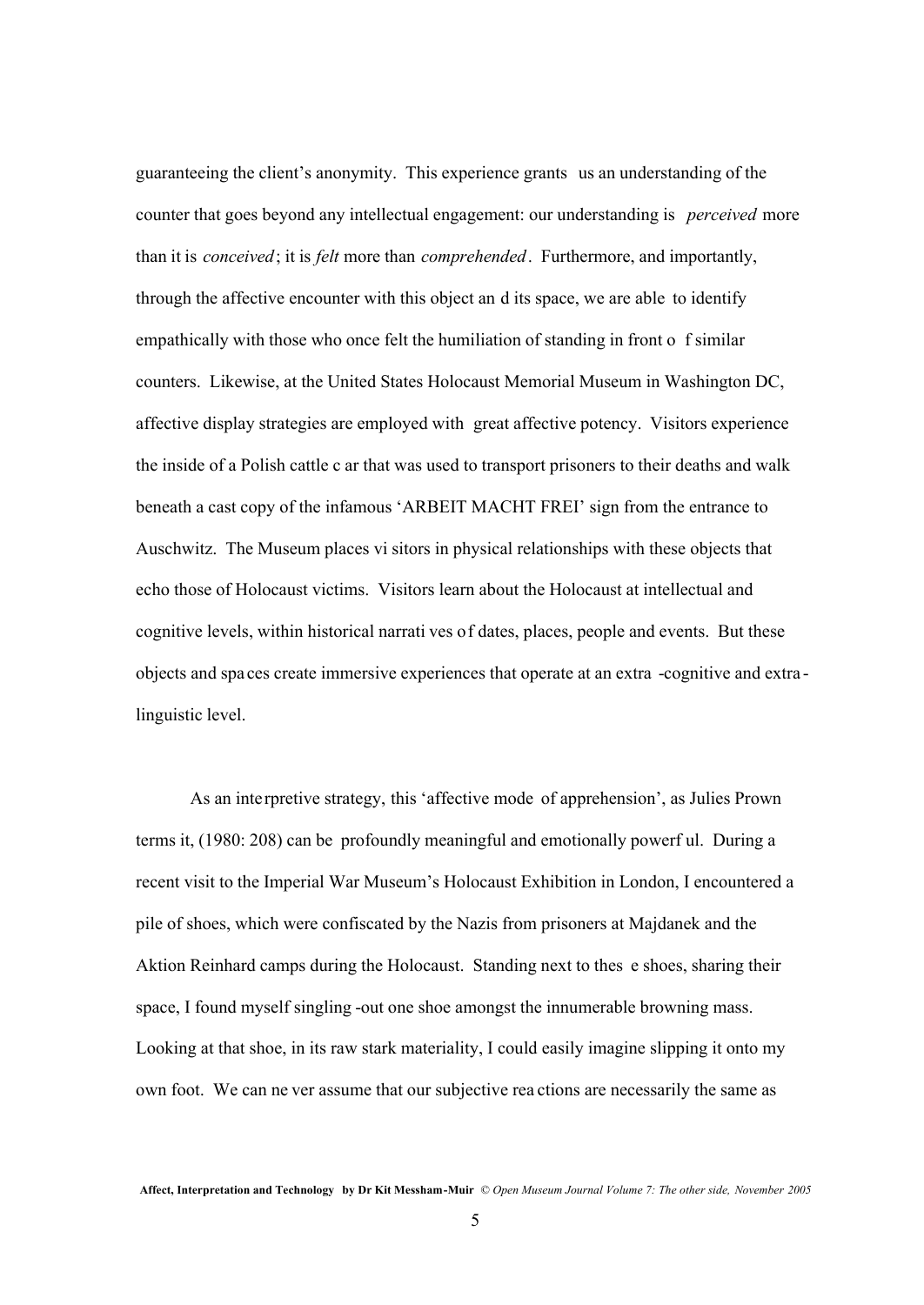those of anyone else, but my own experience of this was very affecting. These shoes, however, are certainly apt to evoke affective responses from different visitors because shoes appeal to our banal bodily habits. The e veryday habit of putting on shoes is so much a part of our living embodiment that we barely think about it. This single shoe offered itself to my everyday habits, inviting me into the intimately tactile relationship of wear ing it. Even though museum conv entions prohibit me from actually *touching* this object, this degree of physical connectivity persists in this encounter. At that moment, I shared with its anonymous murdered owner, from 60 or so years earlier, a common and very everyday habitual relationship to that shoe. And it is through these kinds of shared relationships wit h objects that we can enter into po werful empathic relationships that seem to transcend place and time. When we walk beneath the 'ARBEIT MACHT FREI' sign or reach up to the Hong K ong pawn shop counter, we do not just *see* these objects and *read* meaning from them, unp acking and decoding them into linguistically -expressible information, we also engage with the objects at an embodied level, through our senses and within spatial relationships.

It is important to understand these kinds of displays in relation to broader changes in the functions of museums within society, and to sketch out the shifting value systems that underlie the move towards the use of affective modes in museums (Ch akrabarty 2002: 5 -6). Dipesh Chakrabarty argues that there is a slow but steady movement in museums over the last century towards adopting more experiential and embodied modes of interpretation and communication. He argues that this movement comes in res ponse to fundamental shifts in the nature of western mass democracies since the nineteenth century, which have gone from what he calls a 'pedagogical' model to a 'performative' model (Chakrabarty adapts these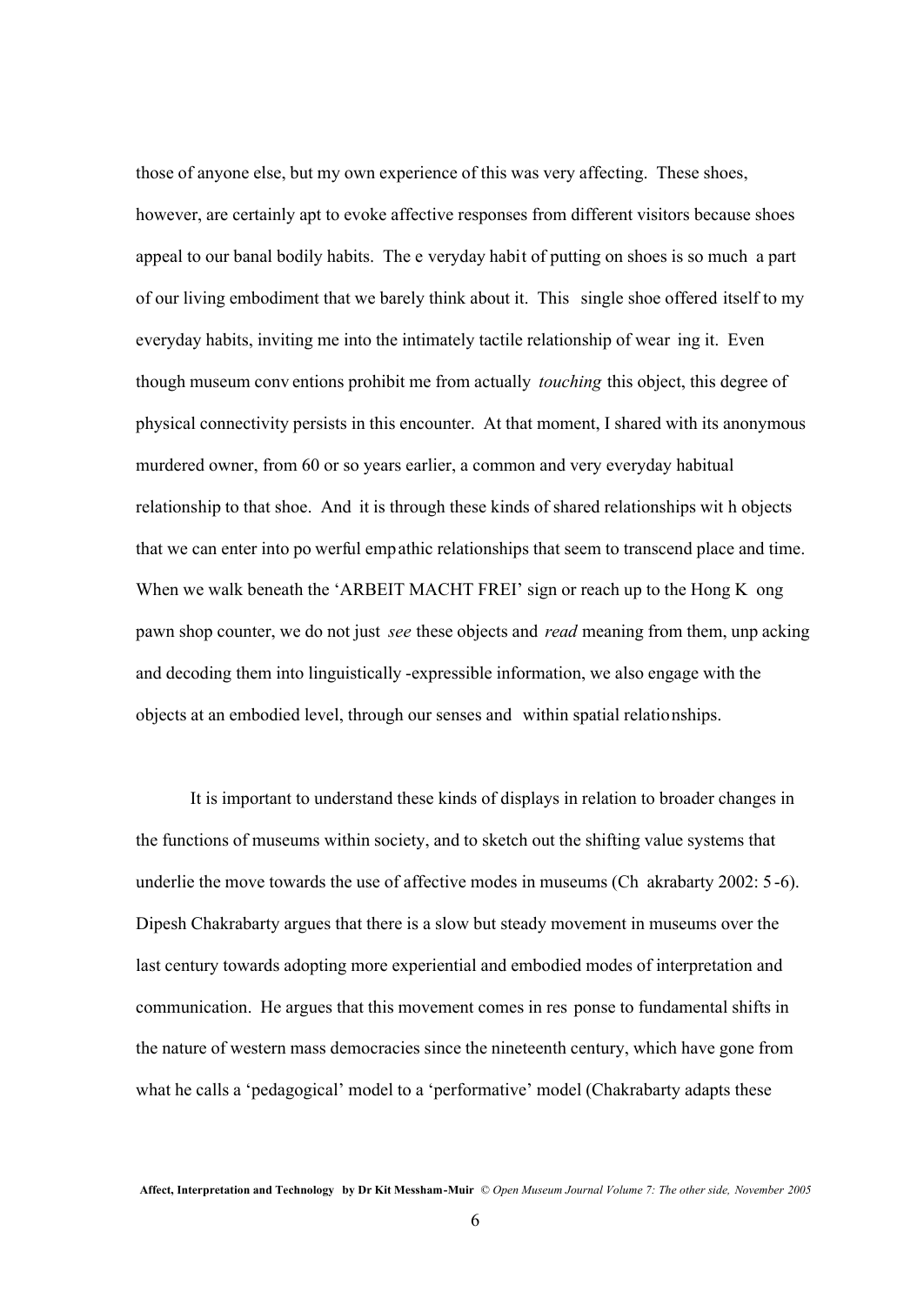terms from Homi Bhabha's (1994) use of them). The 'pedagogical' model was dominant in the nineteenth and early twentieth centuries; in this model, subjects are not born as political beings but instead earn that s tatus. Citizenship is therefore something earned and entered into, primarily through ling uistically-based, cognitive modes of education. According to Chakrabarty, learning through abstract reasoning was central in pedagogical democracies in the nineteenth century, with the written word as its highest form and universities and museums as corre sponding and reinforcing institutions. Later in the twen tieth century, however, the 'performative' model of democracy begins to dominate. In the pe rformative model, legitimate citizenship is not something earned but rather a natural and given human right. As Chakrabarty says, "[i]n this conception that has increasingly dominated debates in and about public life since the 1960s, to be human is to be already political" (Chakrabarty 2002: 6). It is an inclusive notion of citizenship, not predicated on the prerequisite o f literacy and abstract reasoning.

Museums, then, have changed their interpretive practices in ways that d irectly correspond with the role of museums in relation to their changing societies. One important consequence has been the easing o f the bias towards cognitive forms of interpretation over affective forms. In the nineteenth century, museum objects functioned to articulate linguistically-expressed metanarratives of knowledge, such as taxonomic structures. This regime actively discour aged experiential and embodied engagements of visitors with their objects. Glass cabinets extracted objects from lived experience and placed them into stasis; they privileged sight above other senses and often restricted the visitors view to a fixed point , making objects two -dimensional so that they could be interchangeable with their labelling.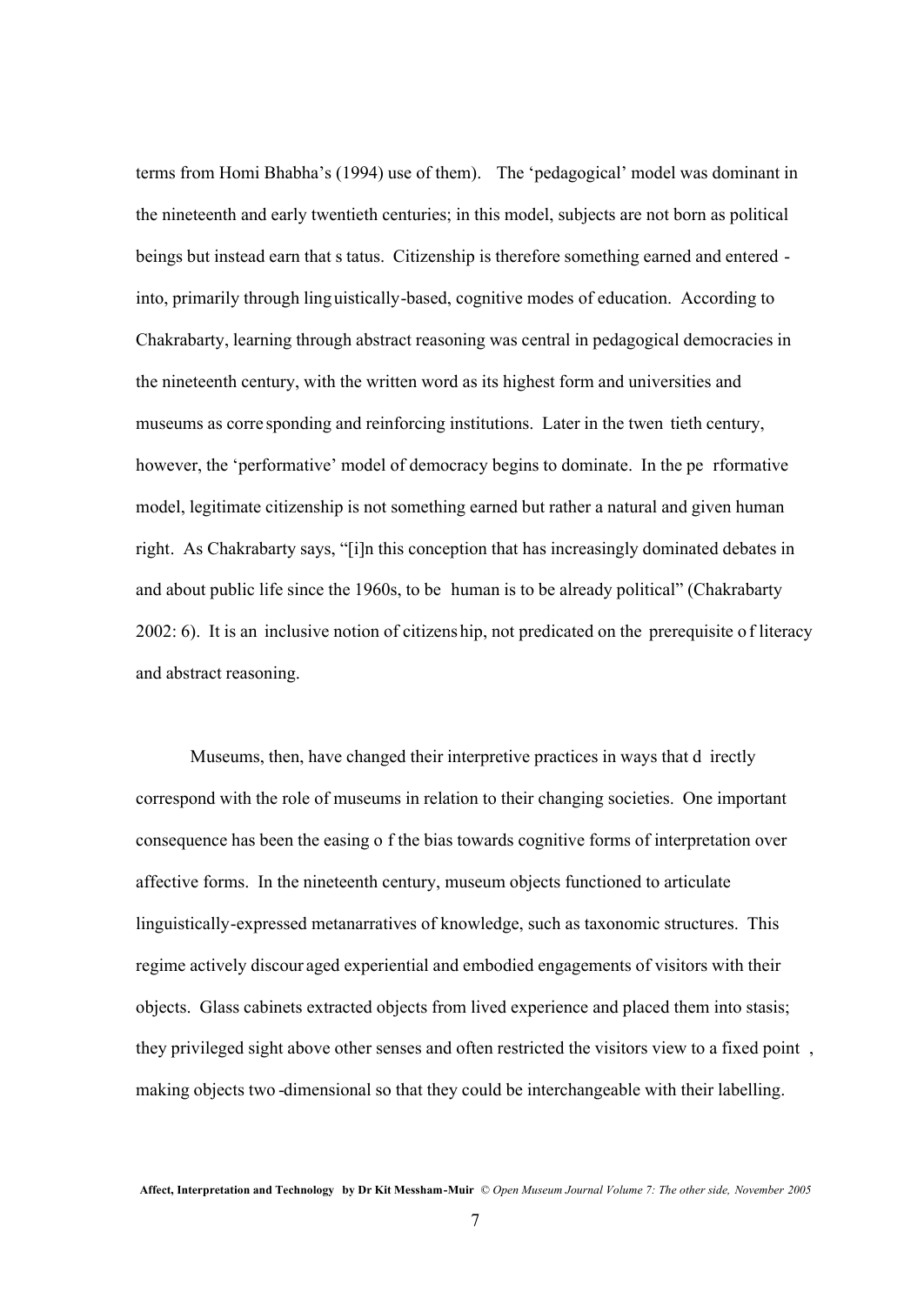Museum visitors' embodied experiences with objects were suppressed and directed more towards non-bodily physically -removed cognitive contemplation. Since the eme rgence of the performative model of democracy, in the latter half of the twentieth century, there has been a significant shift in museum attitudes towards knowledge and the role that their objects play in its p roduction (Schlereth 1985: 1-75). Particularly since the 1960s, museums are recognised as being ideological institutions that reify power through the interpretations and narratives with which they frame objects. Their narratives are now recognised as being contestable; knowledge is no longer singula r and sanctioned by the institution, but is multifarious and negotiable. This loosening of the museum's authority is now regarded as a positive basis of new developments in contemporary museum practice. As Andrea Witcomb argues, these days "visitors them selves have an active role in the p rocess, becoming coauthors in the production of meanings" (Witcomb 2003: 143). This breaks down the traditional one -way flow on knowledge by allowing meanings and narratives to be negotiated between institution and audi ence, and it brings audiences into a more intimate spatial relationship with museum objects in which the information gained is more experiential than cognitive. As Chakrabarty says, "if the pedagogic model of democracy privileges the capacity for abstract reason and imagination in the citizen, the performative one brings into view the domain of the embodied and the sensual… it is as if the ped agogic model privileges the brain over the senses." (2002: 7) In contrast to the restrictive functions of glass ca binets, many museums now attempt to reconcile the object with visitor experience and draw visitors to the conceptual and analytical via the sensory and experienced. As Chakrabarty says:

the politics of experience orients us to the realms of the senses and the embodied. This is never achieved by the capacity for abstract reasoning. It takes us away from our senses, it trains us to be sceptical of the evidence they produce about the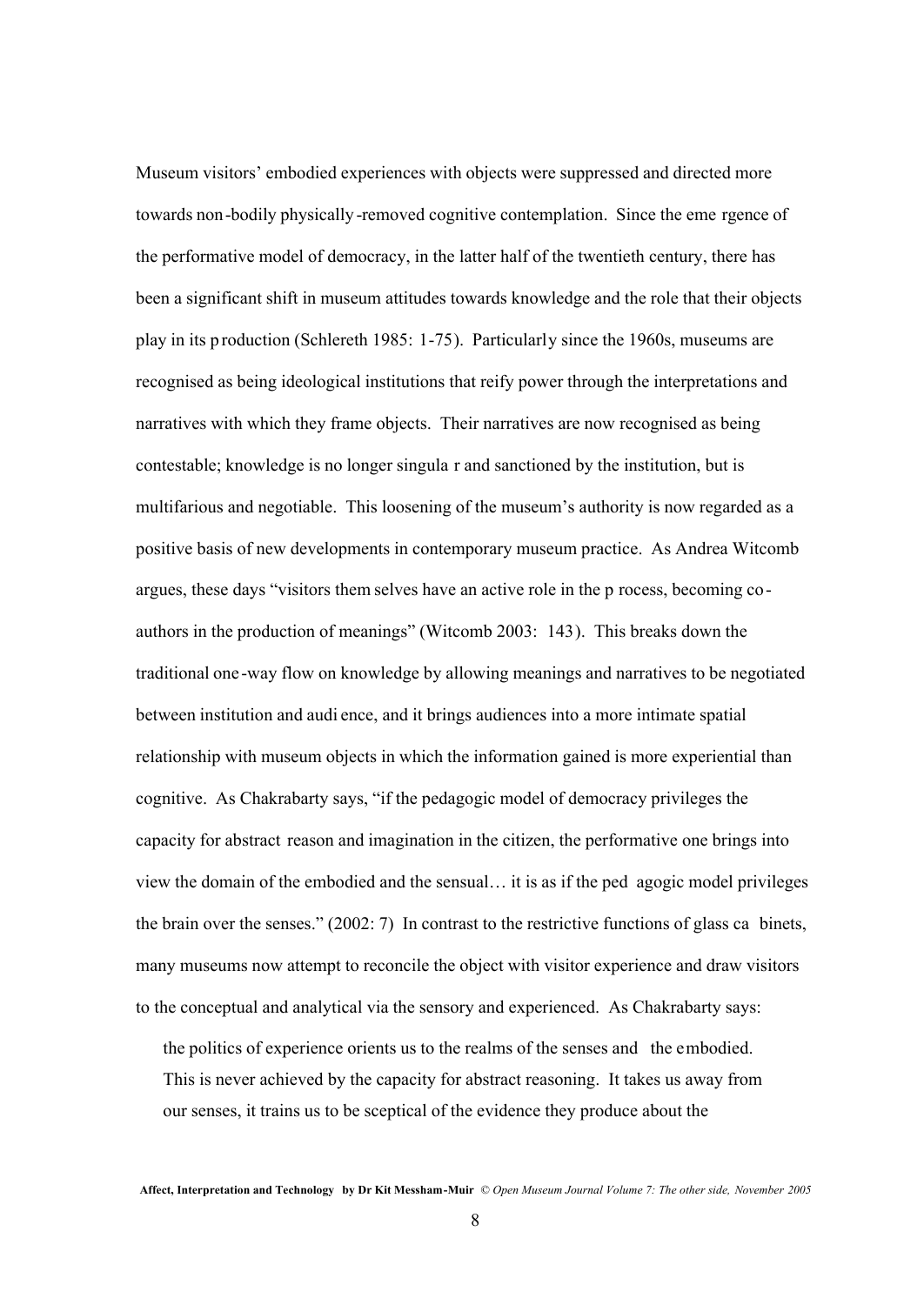world… The museum today, however, increasingly opens itself up to the embo died and the lived. (Chakrabarty 2002: 9)

Importantly, unlike museums in the nineteenth century, visitors to museums like the Hong Kong Museum of History and the United States Ho locaust Memorial Museum are actively encouraged to engage the museum on a ph ysical and multi-sensory level. Their embodied experiences contribute to the interpretive framework of the museum.

With all this emphasis upon spatial relationships, the materiality of the object and the embodied physicality of the visitors, can 'immat erial' multimedia technologies in museums effectively contribute to this affective interpretive mode? Can multimedia technologies go beyond the more straightforward cognitive modes of interpretation? Many multimedia exhibits we encounter in museums tend to be of the mouse -and-monitor variety; we either sit or stand before a screen and in teract with the technology, usually through some kind of manual interface, such as a keyboard, mouse, pushbuttons or touch screen. A very good example of this kind of mul timedia interactive is *The Lady Darley Album* exhibit, produced by Kate Richards, which recently was included in *The Lost City* exhibition at the Museum of Sydney. In *The Lost City*, this multimedia feature was included at the end o f an exhibition of images and objects, which most notably featured a detailed miniature model representing King Street, Sydney, in the 1890s. To use this interactive, the visitor sits at a desk with a mouse and computer monitor. On the screen, they can access one o f many historical panoramic photographs of Sydney by navigating and selecting with the mouse. Each image is hyperlinked to texts of historical information. This is an interesting and enjoyable multimedia feature, and I found myself spending more time using it than look ing at the objects in the exhibition. The clickable interactivity of its images allowed my interaction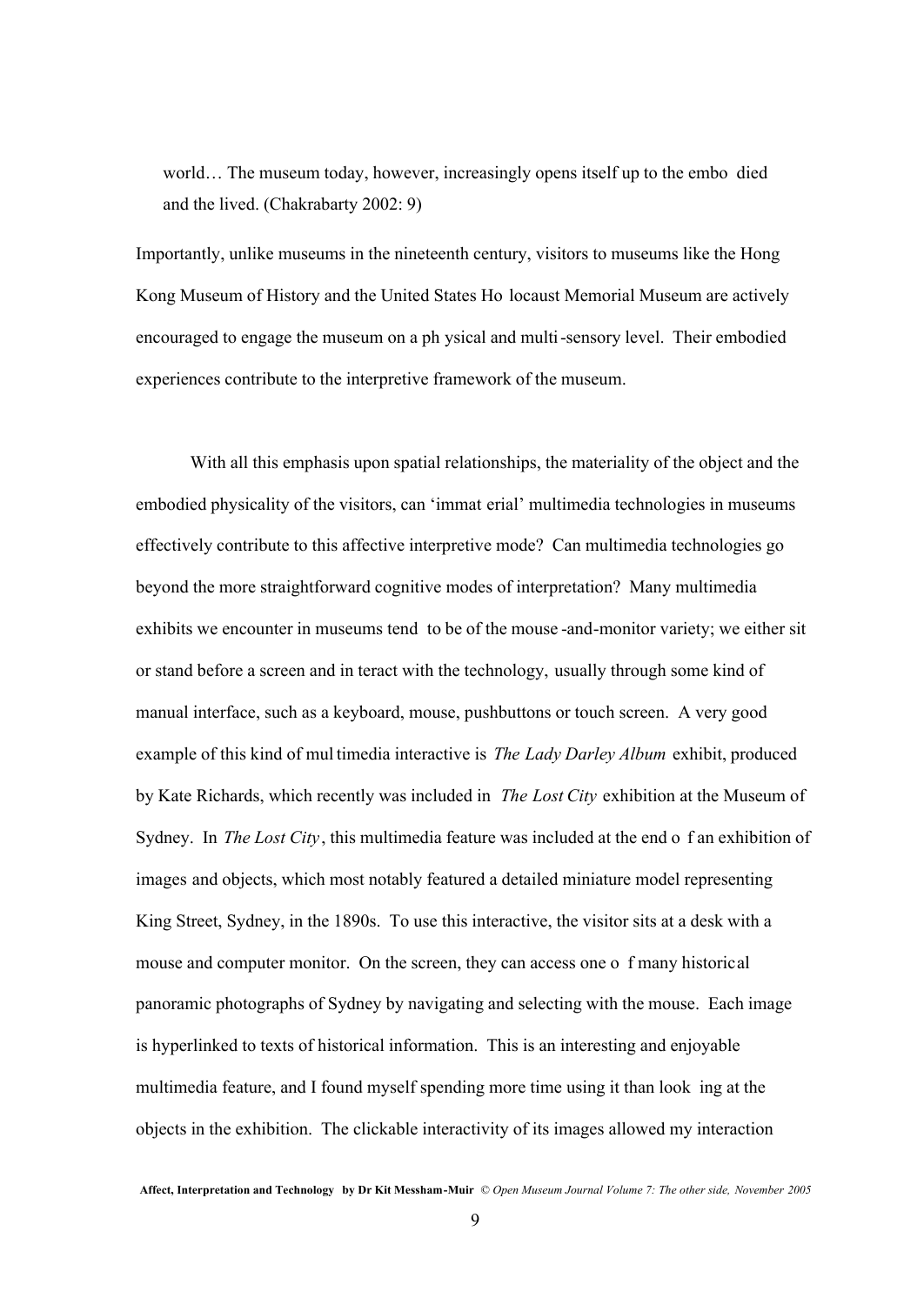with the technology to be informative without being didactic and closed -off. This kind of dissemination of cognitive information is certainly vital to the functions of museums. The experience, however, has a limited affective dimension. If an embodied encounter with objects evokes certain kinds of sensory memory, then sitting down with a monitor and mouse resonates more strongly with sitting at the com puter in my office than anything else. Indeed, the approach of *The Lady Darley Album* is typical of many multimedia exhibits. Another multimedia exhibit at the Museum of Sydney was a three -story vertical video wall in the Museum's vestibule. In its 1994 version, this video wall went beyond the mouse -andmonitor use of multimedia features such as *The Lady Darley Album* . As Andrea Witcomb notes, the video wall moved multimedia technology away from strategies for the straightforward dissemination of cognitiv e information and more into affective territory. Witcomb points out that although the video wall is technology -based, the broader idea of interactivity it enacts is "not premised on technological definition, "but instead is about" spatial experiences." It produces a kind of "dialogic interactivity" that is emphatically directed at the body and the senses (Witcomb 2003: 156). In this case, multimedia technology is employed to create an experience of a space *in order to interpret that space* , rather than as an extension of existing text -based interpretation, as a kind of animated didactic panel. The video wall demonstrates that a greater confluence is possible between the increasing use of multimedia technology and the broader mo vement within museums toward s affective and experiential modes of interpretation.

At the National Museum of Australia in Canberra, an exhibit called the *Welcome Space* goes one step further than the video wall. The National Museum of Australia uses

**Affect, Interpretation and Technology by Dr Kit Messham-Muir** © *Open Museum Journal Volume 7: The other side, November 2005*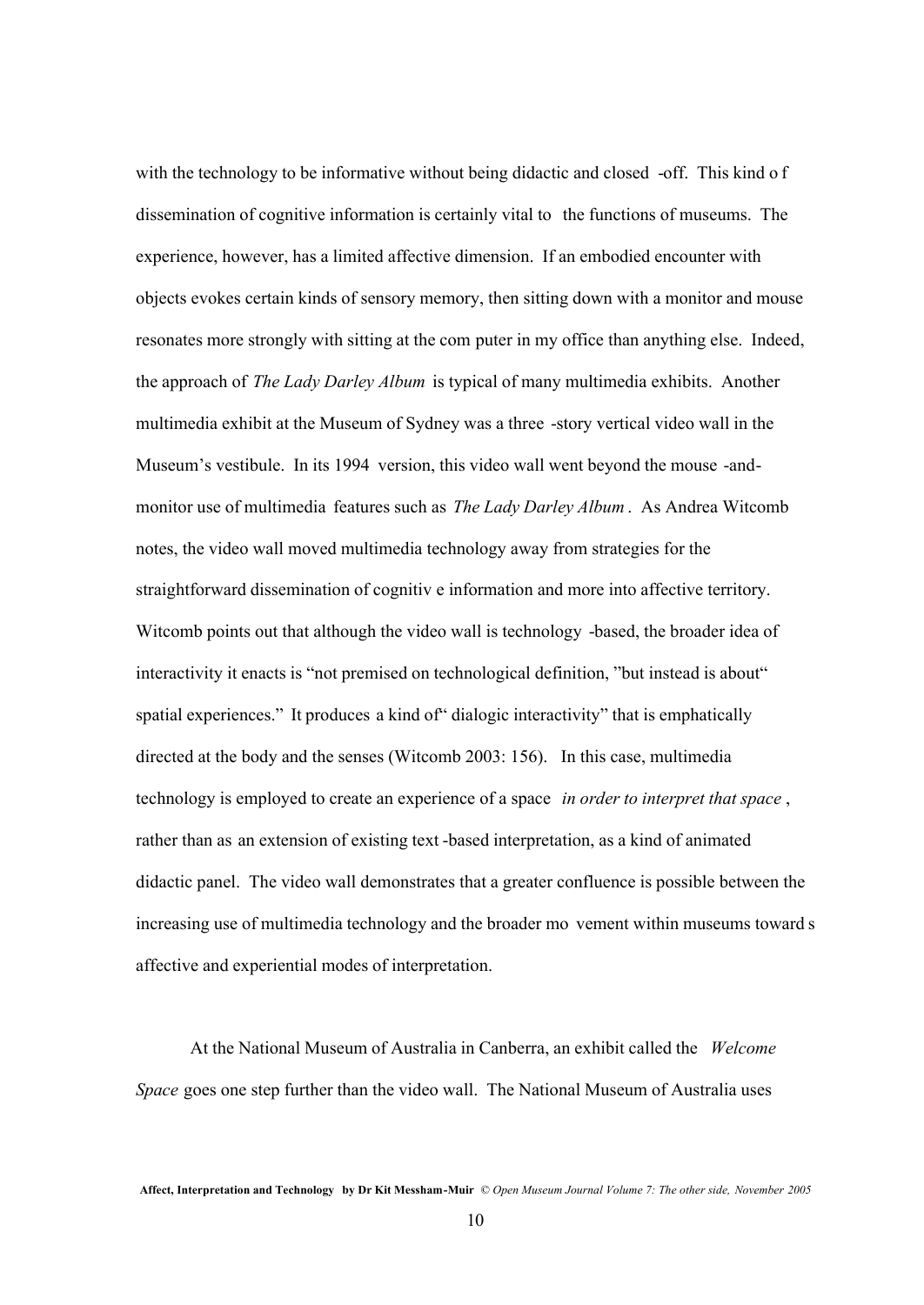many multimedia interactive tech nologies, such as the Big Map, a large Australia -shaped video screen that can be controlled by visitors through a touch screen interface. Visitors can access a wide range of historical, environmental and geographical information from the touch screens, wh ich are powerfully brought to life on the large screen. The *Welcome Space* , however, combines this traditional 'manual interface' interactivity with the 'dialogic interactivity' of the Museum of Sydney's video wall. The *Welcome Space* comprises a wide darkened corridor with a bank of video projections on either side, which leads into the Museum's Aboriginal and Torres Strait Islander gallery. On each side of the corridor, a row of indigenous Australian dancers is projected onto the screens, accompanied by sounds and music. The projection loops through a series of different dances. At first, these projections seem like the video wall at the Museum o f Sydney; the scale of the projections creates a 'spatial experience'. As we move through the corridor betwe en these projections, however, the movement of our bodies has a direct impact on the images. Movement on the floor causes ripples and movement on the screen as well as sampled sounds. The movement and sounds respond in direct proportion to the movement of the visitor. If visitors stamp heavily and dance enthusiastically around the space  $-$  as many children tend to do  $-$  it positively bursts to life.

As David Bearman and Jennifer Trant suggest, multimedia exhibits such as the *Welcome Space* , add a wholly different dimension to interaction and p articipation, "by removing the keyboard interface and putting a visual interface at the social centre, by making interaction visceral or verbal rather than symbolic and te xtual." (Bearman and Trant 1999: 21) So, a multimedia exhibit such as the *Welcome Space* is not concerned with the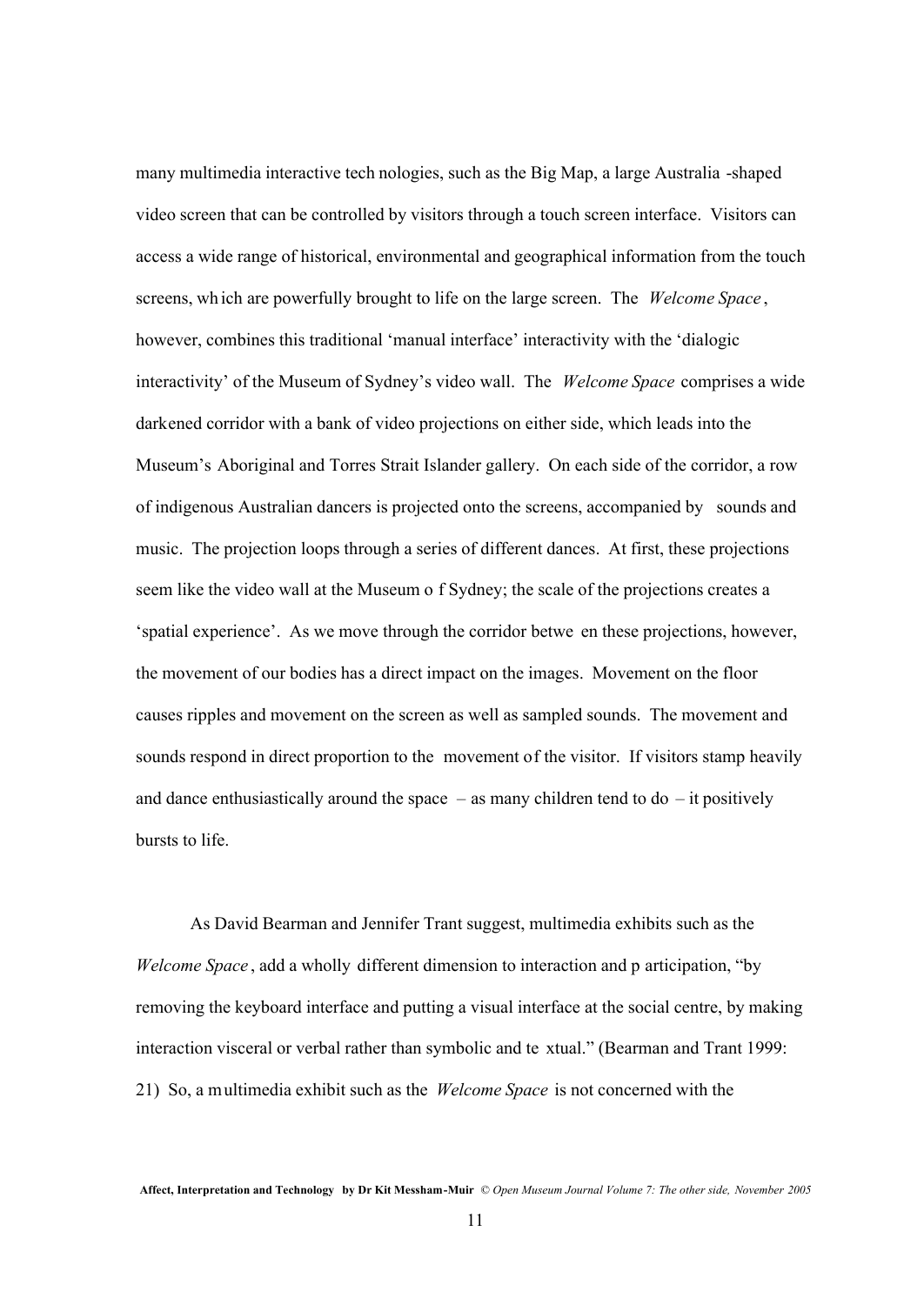dissemination of knowledge that is cognitive, ordered, linear and narrativised, but knowledge that is gained through embodied experience. With the *Welcome Space* , technology is vital in activating the physical space of the museum. Once visitors realise that the *Welcome Space* is responding to the impact of their feet on the floor, the space encourages further stamping of feet. As with the pawn shop counter in *The Hong Kong Story* , we enter into an empathetic physical relationship with the indigenous dancers on the screens and the living cultures represented in the gallery. These kinds of exhibits are so metimes construed as being part of a 'Disneyesque' museum -as-theme-park trend. Keith Windshuttle, in his criticisms of the National Museum of Australia, likens the *Welcome Space* to MTV. Similar criticism was levelled at Te Papa in Well ington by Rodney Wilson, director of the Auckland Museum, who said that "[p]eople who flock to the British Museum in London don't do so bec ause they really want to go to Disneyland." (Robinson 1998) Such views tend to overestimate the importance of structured narratives and underestimate the importance to vi sitors of tacit information.

Multimedia technologie s, then, do have a place within the rise o f affective experiences in museums, but the extent of this is largely dependent upon how museums understand and utilise those technologies. The mouse -and-monitors approach will remain as important as the need to p rovide visitors with factual and cognitive information. But we should not underestimate the possibilities that multimedia technologies may hold beyond this effective but very straightforwa rd role. The use of technology in an exhibit like the *Welcome Space* demonstrates a different, imaginative and more open understanding of what constitutes *interpretation* – in which contextualisation is provided by experiences rather than facts.

**Affect, Interpretation and Technology by Dr Kit Messham-Muir** © *Open Museum Journal Volume 7: The other side, November 2005*